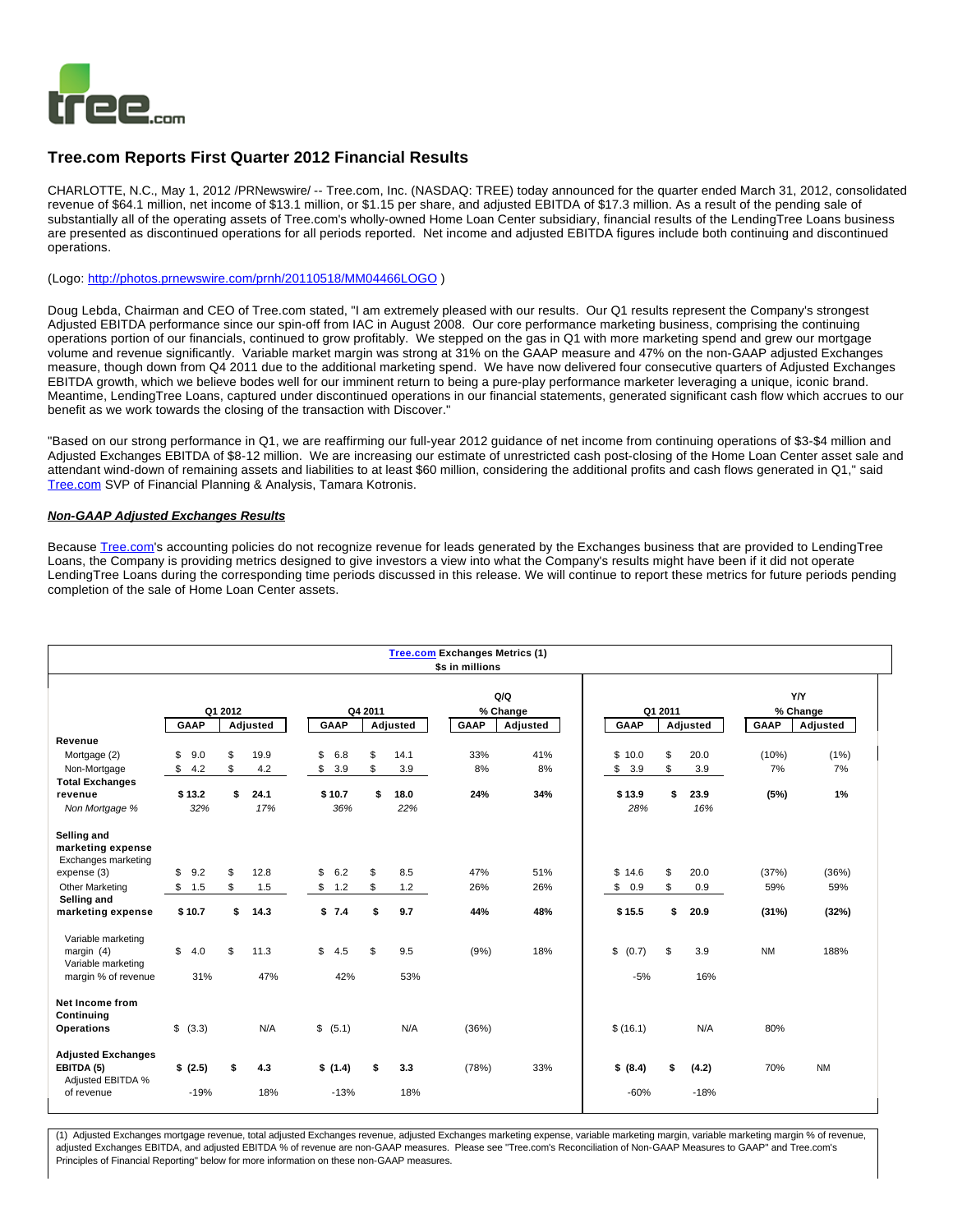(2) Adjusted Exchanges mortgage revenue is defined as revenue from the Exchanges mortgage vertical plus modeled revenue for leads provided to LendingTree Loans assuming sale prices for such leads equalled sale prices of leads of similar quality sold to network lenders. Accordingly, this measure also assumes lender demand on the network would have been sufficient to absorb the additional lead volume without affecting the prices of the leads actually sold. Please see "Tree.com's Principles of Financial Reporting" for further explanation of this metric.

(3) Adjusted Exchanges marketing expense is defined as the portion of selling and marketing expense attributable to the current Exchanges business for variable costs paid for advertising, direct marketing and related expenses, plus selling and marketing expense allocated to LendingTree Loans and recorded in discontinued operations. This metric excludes overhead, fixed costs, and personnel-related expenses.

(4) Variable marketing margin is defined as total Exchanges revenue minus Exchanges marketing expense.

(5) Adjusted Exchanges EBITDA is defined as Adjusted EBITDA from continuing operations, plus modeled revenue for leads provided to LendingTree Loans, minus Exchanges selling and marketing expense allocated to LendingTree Loans and recorded in discontinued operations.

# **Other [Tree.com](http://tree.com/) Summary Financial Results**

| <b>Tree.com Summary Financial Results</b><br>\$s in millions (except per share amounts) |         |        |         |        |                 |         |          |                 |
|-----------------------------------------------------------------------------------------|---------|--------|---------|--------|-----------------|---------|----------|-----------------|
|                                                                                         | Q1 2012 |        | Q4 2011 |        | Q/Q<br>% Change | Q1 2011 |          | Y/Y<br>% Change |
| Revenue                                                                                 |         |        |         |        |                 |         |          |                 |
| From Continuing Ops                                                                     | \$      | 13.2   | \$      | 10.7   | 24%             | \$      | 13.9     | (5%)            |
| From Discontinued Ops                                                                   | \$      | 50.9   | \$      | 36.0   | 41%             | \$      | 21.3     | 140%            |
| <b>Total Revenue</b>                                                                    | \$      | 64.1   | \$      | 46.7   | 37%             | \$      | 35.2     | 82%             |
| Adjusted EBITDA *                                                                       |         |        |         |        |                 |         |          |                 |
| From Continuing Ops                                                                     | \$      | (2.5)  | \$      | (1.4)  | (78%)           | \$      | (8.4)    | 70%             |
| From Discontinued Ops                                                                   | S       | 19.8   | \$      | 6.4    | 210%            | \$      | (7.5)    | <b>NM</b>       |
| <b>Total Adjusted EBITDA</b>                                                            | \$      | 17.3   | \$      | 5.0    | 247%            |         | \$(15.9) | <b>NM</b>       |
| <b>EBITDA*</b>                                                                          |         |        |         |        |                 |         |          |                 |
| From Continuing Ops                                                                     | \$      | (3.9)  | \$      | (3.2)  | (24%)           | \$      | (14.4)   | 73%             |
| From Discontinued Ops                                                                   | \$      | 19.6   | \$      | 6.3    | 212%            | \$      | (22.8)   | <b>NM</b>       |
| <b>Total EBITDA</b>                                                                     | \$      | 15.7   | \$      | 3.1    | 407%            | \$      | (37.2)   | <b>NM</b>       |
| Net Income/(Loss)                                                                       |         |        |         |        |                 |         |          |                 |
| Net Loss from Continuing Ops                                                            | \$      | (3.3)  | \$      | (5.1)  | 36%             | \$      | (16.1)   | 80%             |
| Net Income/(Loss) from Discontinued Ops                                                 | \$      | 16.4   | \$      | 6.3    | 160%            | \$      | (23.4)   | <b>NM</b>       |
| Net Income/(Loss)                                                                       | \$      | 13.1   | \$      | 1.2    | 1008%           | \$      | (39.5)   | <b>NM</b>       |
| Net Income/(Loss) Per Share                                                             |         | 1.17   | \$      | 0.11   | 995%            | \$      | (3.63)   | <b>NM</b>       |
| Diluted Net Income/(Loss) Per Share                                                     |         | 1.15   | \$      | 0.11   | 972%            | \$      | (3.63)   | <b>NM</b>       |
| <b>From Continuing Operations:</b>                                                      |         |        |         |        |                 |         |          |                 |
| <b>Net Loss Per Share</b>                                                               | \$      | (0.29) | \$      | (0.46) | 37%             | \$      | (1.48)   | 80%             |
| <b>Diluted Net Loss Per Share</b>                                                       | \$      | (0.29) | \$      | (0.46) | 38%             |         | \$(1.48) | 81%             |
|                                                                                         |         |        |         |        |                 |         |          |                 |

NM = Not Meaningful

\* EBITDA and Adjusted EBITDA are Non-GAAP measures. Please see "Tree.com's Reconciliation of Non-GAAP Measures to GAAP" and "Tree.com's Principles of Financial Reporting" below for more information on Adjusted EBITDA

## **First Quarter 2012 Highlights**

## **Continuing Operations**

- First quarter revenue was \$13.2 million, up \$2.5 million, or 24%, from the fourth quarter 2011, and down \$0.7 million, or 5%, from first quarter 2011. The increase quarter-over-quarter was driven largely by higher mortgage revenue, as we were able to scale our marketing efforts effectively to drive increased lead volume.
- Net loss from continuing operations was \$3.3 million in the first quarter 2012, a \$1.8 million improvement from the fourth quarter 2011 and a \$12.8 million improvement from the first quarter 2011. The first quarter of 2011 included a non-recurring \$4.7 million legal settlement charge.
- Adjusted EBITDA in the first quarter was a loss of \$2.5 million, a \$1.1 million decline from the fourth quarter 2011, but a \$5.9 million improvement compared to first quarter 2011. The quarter-over-quarter decline was the result of an increase in marketing costs, as new marketing initiatives were ramped up. The year-over-year improvement was driven primarily by \$10.7 million lower operating expense, which included \$4.9 million lower selling and marketing expense**.**
- Total Adjusted Exchanges revenue was up 34% in the first quarter compared to the fourth quarter 2011, primarily attributable to higher mortgage lead revenue generated as our marketing efforts scaled effectively.
- Adjusted Exchanges variable marketing margin decreased to 47% in the first quarter, from 53% in the fourth quarter, reflecting higher adjusted Exchanges variable marketing expense as we expanded our marketing initiatives in newer channels and partnerships that we believe hold significant potential.

## **Discontinued Operations**

Net income from discontinued operations was \$16.4 million in the first quarter 2012, a significant increase as compared with \$6.3 million net income in the fourth quarter 2011 and a net loss of \$23.4 million in the first quarter 2011. In both cases, the improvement was driven by increased loan originations at LendingTree Loans, supported by a favorable interest rate environment.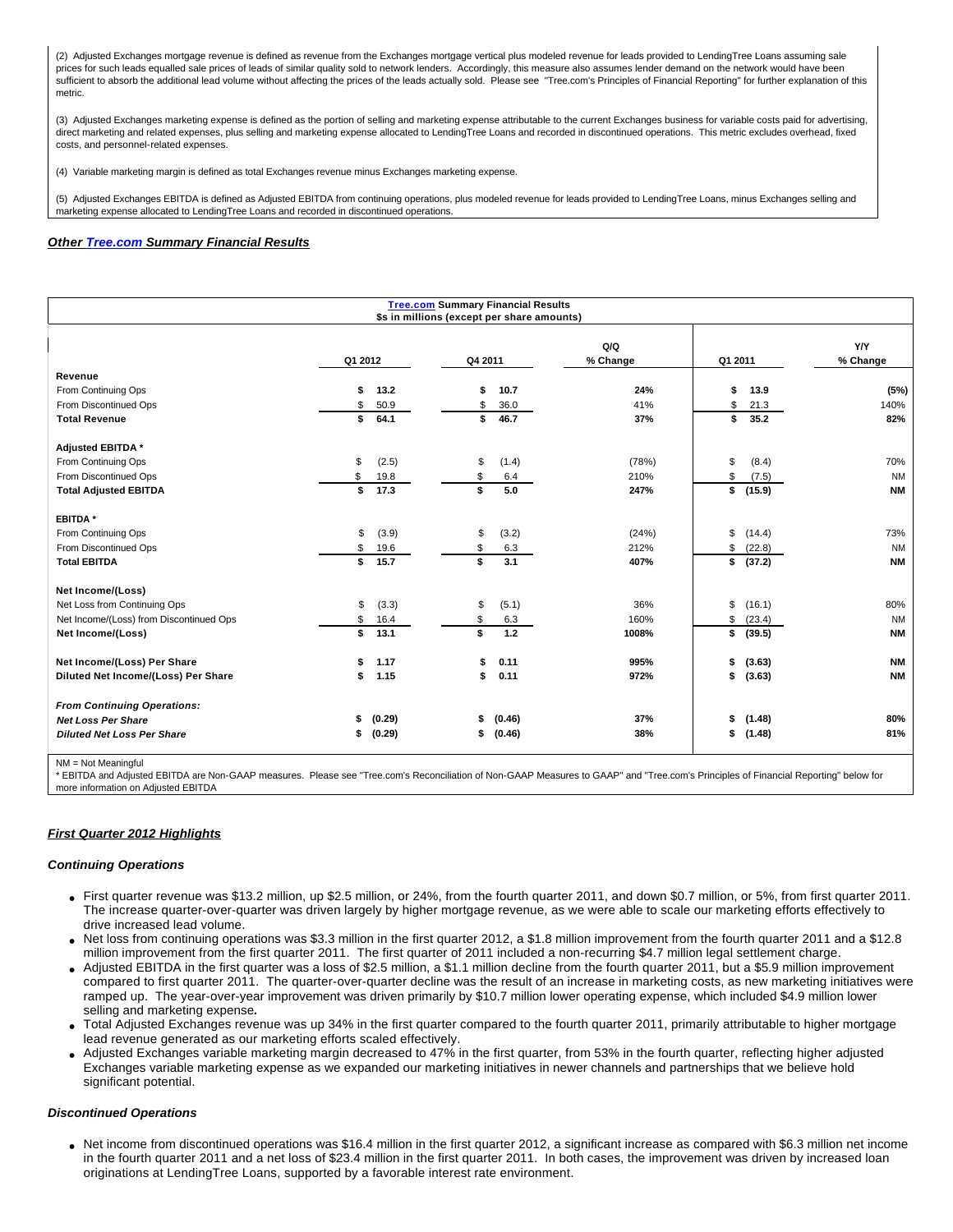- Adjusted EBITDA from discontinued operations in the first quarter was \$19.8 million, up substantially from \$6.4 million in the fourth quarter 2011 and a loss of \$7.5 million in the first quarter 2011. The increase from the prior quarter was driven by increased loan originations at LendingTree Loans. Year-over-year, Adjusted EBITDA from discontinued operations was driven by both increased loan originations as well as the absence of integration expenses from Home Loan Center's acquisition of SurePoint Lending, which was completed in March 2011.
- As of March 31, 2012, LendingTree Loans had three warehouse lines of credit totaling \$325.0 million of borrowing capacity, of which \$225.0 million is committed and \$100.0 million is uncommitted.
- Loans held for sale and warehouse lines of credit balances as of March 31, 2012 were \$157.9 million and \$142.2 million, respectively.

## **Liquidity and Capital Resources**

As of March 31, 2012, Tree.com had \$59.0 million in unrestricted cash and cash equivalents, compared to \$45.5 million as of December 31, 2011. During the first quarter, Tree.com did not purchase any shares under its previously announced \$10 million share repurchase program. The program began in February 2010 and has approximately \$4.3 million of share repurchase authorization remaining.

## **Sale of Home Loan Center Assets**

Tree.com continues to anticipate the closing of the sale of substantially all of the operating assets of Home Loan Center to occur by mid-year 2012.

## **Conference Call**

Tree.com will audio cast its conference call with investors and analysts discussing first quarter financial results and certain other matters described herein today at 11:00 a.m. Eastern Time (ET). The live audio cast is open to the public at [http://investor-relations.tree.com/.](http://investor-relations.tree.com/)

Conference call Dial in #: 877-545-1402 719-325-4774 outside the United States/Canada

To listen to a replay of the call

Toll free #: 888-203-1112 719-457-0820 from outside the United States/Canada Replay Passcode: 5193412 Replay will be available beginning at 12:00 p.m. Eastern Time on Tuesday, May 1 until 11:59 p.m. on Monday, May 21, 2012.

# **QUARTERLY FINANCIALS —**

#### **TREE.COM, INC. AND SUBSIDIARIES CONSOLIDATED STATEMENTS OF OPERATIONS (Unaudited)**

|                                                                       | <b>Three Months</b><br>Ended March 31, |                                             |
|-----------------------------------------------------------------------|----------------------------------------|---------------------------------------------|
|                                                                       | 2012                                   | 2011                                        |
|                                                                       |                                        | (In thousands, except<br>per share amounts) |
| Revenue                                                               | \$13.235                               | \$13,919                                    |
| Costs and expenses (exclusive of depreciation shown separately below) |                                        |                                             |
| Cost of revenue                                                       | 796                                    | 1,206                                       |
| Selling and marketing expense                                         | 10.652                                 | 15,529                                      |
| General and administrative expense                                    | 4,803                                  | 5,472                                       |
| Product development                                                   | 774                                    | 1,246                                       |
| Litigation settlements and contingencies                              | 222                                    | 4,749                                       |
| Restructuring expense                                                 | (64)                                   | 94                                          |
| Amortization of intangibles                                           | 107                                    | 307                                         |
| Depreciation                                                          | 1,224                                  | 1,059                                       |
| Total costs and expenses                                              | 18,514                                 | 29,662                                      |
| Operating loss                                                        | (5,279)                                | (15, 743)                                   |
| Other expense                                                         |                                        |                                             |
| Interest expense                                                      | (121)                                  | (79)                                        |
| Total other expense, net                                              | (121)                                  | (79)                                        |
| Loss before income taxes                                              | (5,400)                                | (15, 822)                                   |
| Income tax benefit (provision)                                        | 2,131                                  | (265)                                       |
| Net loss from continuing operations                                   | (3,269)                                | (16,087)                                    |
| Income (loss) from operations of discontinued operations, net of tax  | 16,364                                 | (23, 408)                                   |
| Net income (loss) attributable to common shareholders                 | \$13,095                               | \$(39,495)                                  |
| Weighted average common shares outstanding                            | 11,173                                 | 10,882                                      |
| Weighted average diluted shares outstanding                           | 11,414                                 | 10,882                                      |
| Net loss per share from continuing operations                         |                                        |                                             |
| Basic                                                                 | \$(0.29)                               | \$(1.48)                                    |
| <b>Diluted</b>                                                        | \$(0.29)                               | \$(1.48)                                    |
|                                                                       |                                        |                                             |
| Net income (loss) per share from discontinued operations<br>Basic     | \$1.46                                 |                                             |
|                                                                       |                                        | \$(2.15)                                    |
| Diluted                                                               | \$1.43                                 | \$(2.15)                                    |
| Net income (loss) per share attributable to common shareholders       |                                        |                                             |
| Basic                                                                 | \$1.17                                 | \$(3.63)                                    |
| Diluted                                                               | \$1.15                                 | \$(3.63)                                    |
|                                                                       |                                        |                                             |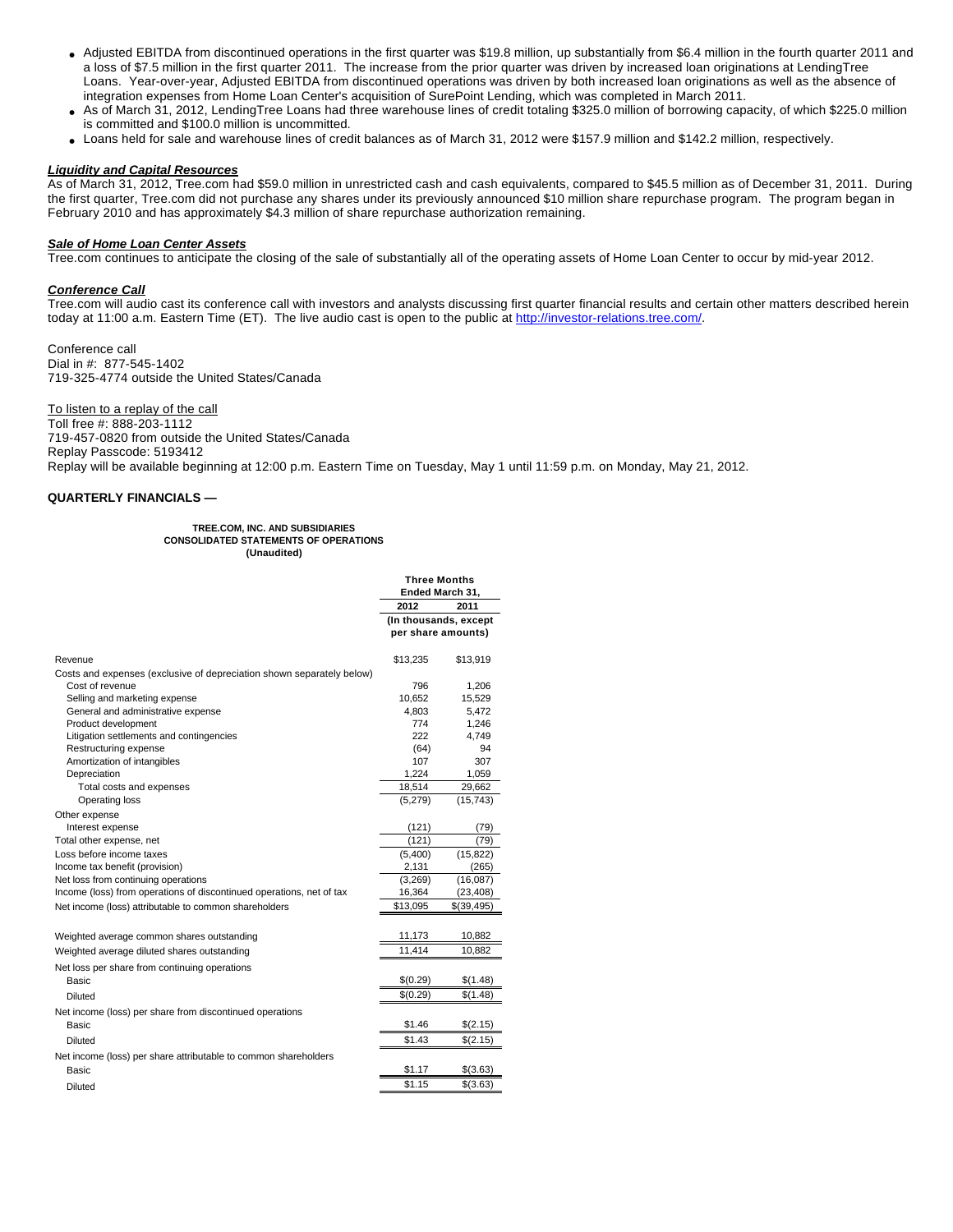#### **TREE.COM, INC. AND SUBSIDIARIES CONSOLIDATED BALANCE SHEETS**

|                                                                                                                                                   | March 31,<br>2012 | December 31,<br>2011         |
|---------------------------------------------------------------------------------------------------------------------------------------------------|-------------------|------------------------------|
|                                                                                                                                                   | (unaudited)       |                              |
|                                                                                                                                                   |                   | (In thousands, except        |
|                                                                                                                                                   |                   | par value and share amounts) |
| <b>ASSETS:</b>                                                                                                                                    |                   |                              |
| Cash and cash equivalents                                                                                                                         | \$58,953          | \$45,541                     |
| Restricted cash and cash equivalents                                                                                                              | 14,852            | 12,451                       |
| Accounts receivable, net of allowance of \$87 and \$86, respectively                                                                              | 5,645             | 5,474                        |
| Prepaid and other current assets                                                                                                                  | 1,204             | 1,060                        |
| Current assets of discontinued operations                                                                                                         | 175,620           | 232,425                      |
| Total current assets                                                                                                                              | 256,274           | 296,951                      |
| Property and equipment, net                                                                                                                       | 7,696             | 8,375                        |
| Goodwill                                                                                                                                          | 3,632             | 3,632                        |
| Intangible assets, net                                                                                                                            | 11,082            | 11,189                       |
| Other non-current assets                                                                                                                          | 231               | 246                          |
| Non-current assets of discontinued operations                                                                                                     | 11,011            | 10,947                       |
| <b>Total assets</b>                                                                                                                               | \$289,926         | \$331,340                    |
| <b>LIABILITIES:</b>                                                                                                                               |                   |                              |
| Accounts payable, trade                                                                                                                           | \$6,758           | \$9,072                      |
| Deferred revenue                                                                                                                                  | 188               | 176                          |
| Deferred income taxes                                                                                                                             | 4,335             | 4,335                        |
| Accrued expenses and other current liabilities                                                                                                    | 16,255            | 16,712                       |
| Current liabilities of discontinued operations                                                                                                    | 197,901           | 250,030                      |
| <b>Total current liabilities</b>                                                                                                                  | 225,437           | 280,325                      |
| Income taxes payable                                                                                                                              | 7                 | 7                            |
| Other long-term liabilities                                                                                                                       | 4,013             | 4,070                        |
| Deferred income taxes                                                                                                                             | 510               | 435                          |
| Non-current liabilities of discontinued operations                                                                                                | 908               | 1,032                        |
| <b>Total liabilities</b>                                                                                                                          | 230,875           | 285,869                      |
| Commitments and contingencies                                                                                                                     |                   |                              |
| <b>SHAREHOLDERS' EQUITY:</b>                                                                                                                      |                   |                              |
| Preferred stock \$.01 par value; authorized 5,000,000 shares; none issued or outstanding                                                          |                   |                              |
| Common stock \$.01 par value; authorized 50,000,000 shares; issued 12,398,397 and 12,169,226 shares, respectively, and outstanding 11,275,136 and |                   |                              |
| 11,045,965 shares, respectively                                                                                                                   | 124               | 121                          |
| Additional paid-in capital                                                                                                                        | 912,469           | 911,987                      |
| Accumulated deficit                                                                                                                               | (845, 010)        | (858, 105)                   |
| Treasury stock 1,123,261 shares                                                                                                                   | (8, 532)          | (8, 532)                     |
| Total shareholders' equity                                                                                                                        | 59,051            | 45,471                       |
| Total liabilities and shareholders' equity                                                                                                        | \$289,926         | \$331,340                    |

# **TREE.COM, INC. AND SUBSIDIARIES CONSOLIDATED STATEMENTS OF CASH FLOWS (Unaudited)**

| , , , , , , , , , , , , , ,                                                                                                                  |           | <b>Three Months Ended</b><br>March 31, |
|----------------------------------------------------------------------------------------------------------------------------------------------|-----------|----------------------------------------|
|                                                                                                                                              | 2012      | 2011                                   |
|                                                                                                                                              |           | (In thousands)                         |
| Cash flows from operating activities attributable to continuing operations:                                                                  |           |                                        |
| Net income (loss)                                                                                                                            | \$13,095  | \$(39,495)                             |
| Less loss (income) from discontinued operations, net of tax                                                                                  | (16, 364) | 23,408                                 |
| Loss from continuing operations                                                                                                              | (3,269)   | (16,087)                               |
| Adjustments to reconcile net loss from continuing operations to net cash used in operating activities attributable to continuing operations: |           |                                        |
| Loss on disposal of fixed assets                                                                                                             | 60        |                                        |
| Amortization of intangibles                                                                                                                  | 107       | 307                                    |
| Depreciation                                                                                                                                 | 1.224     | 1.059                                  |
| Non-cash compensation expense                                                                                                                | 1.184     | 1.120                                  |
| Deferred income taxes                                                                                                                        | 76        | 249                                    |
| Bad debt expense                                                                                                                             | (5)       | 5                                      |
| Changes in current assets and liabilities:                                                                                                   |           |                                        |
| Accounts receivable                                                                                                                          | (166)     | (2,592)                                |
| Prepaid and other current assets                                                                                                             | (129)     | (1,624)                                |
| Accounts payable and other current liabilities                                                                                               | (3,721)   | 6.791                                  |
| Income taxes payable                                                                                                                         | 951       | (3)                                    |
| Deferred revenue                                                                                                                             | 12        | (55)                                   |
| Other, net                                                                                                                                   | (57)      | 364                                    |
| Net cash used in operating activities attributable to continuing operations                                                                  | (3,733)   | (10, 466)                              |
| Cash flows from investing activities attributable to continuing operations:                                                                  |           |                                        |
| Capital expenditures                                                                                                                         | (606)     | (2, 267)                               |
| Other, net                                                                                                                                   | (2,401)   | (10)                                   |
| Net cash used in investing activities attributable to continuing operations                                                                  | (3,007)   | (2, 277)                               |
| Cash flows from financing activities attributable to continuing operations:                                                                  |           |                                        |
| Issuance of common stock, net of withholding taxes                                                                                           | (827)     | 25                                     |
| Net cash provided by (used in) financing activities attributable to continuing operations                                                    | (827)     | 25                                     |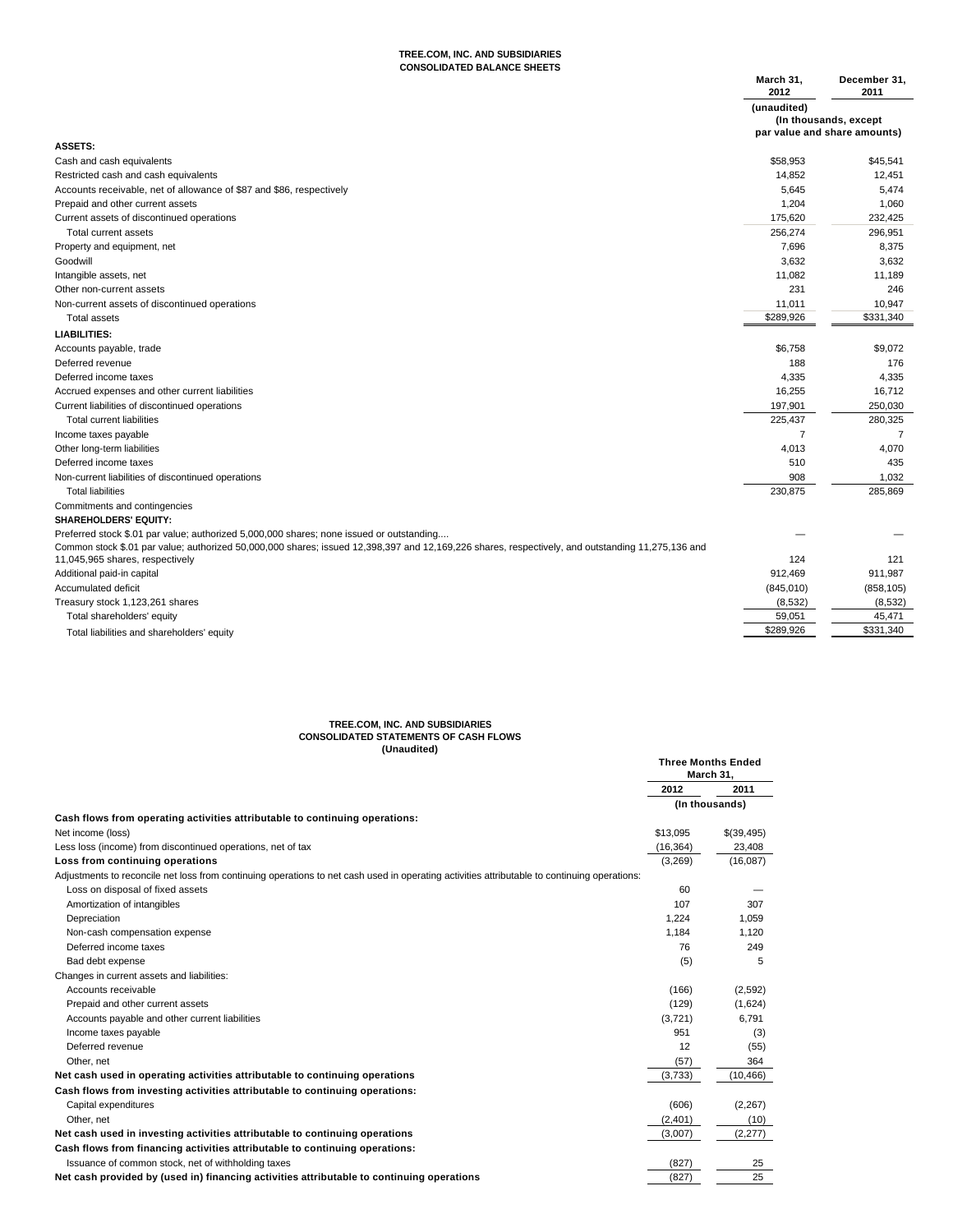| Total cash used in continuing operations                                                    | (4, 567)  | (12,718)  |
|---------------------------------------------------------------------------------------------|-----------|-----------|
| Net cash provided by operating activities attributable to discontinued operations           | 70.367    | 40.480    |
| Net cash provided by (used in) investing activities attributable to discontinued operations | 6.066     | (8,910)   |
| Net cash used in financing activities attributable to discontinued operations               | (55, 454) | (34, 151) |
| Total cash provided by (used in) discontinued operations                                    | 20,979    | (2,581)   |
| Net increase (decrease) in cash and cash equivalents                                        | 13.412    | (15, 299) |
| Cash and cash equivalents at beginning of period                                            | 45,541    | 68.819    |
| Cash and cash equivalents at end of period                                                  | \$58,953  | \$53,520  |

## **TREE.COM'S RECONCILIATION OF NON-GAAP MEASURES TO GAAP (\$ in thousands):**

Below is a reconciliation of Adjusted EBITDA to net income (loss) for both continuing operations and discontinued operations. See "Tree.com's Principles of Financial Reporting" for further discussion of the Company's use of these Non-GAAP measures.

|                                                                             | <b>Three Months Ended</b> |                        |                      |
|-----------------------------------------------------------------------------|---------------------------|------------------------|----------------------|
|                                                                             | March 31,<br>2012         | March 31,<br>2011      | December 31,<br>2011 |
|                                                                             |                           | (Dollars in thousands) |                      |
| Adjusted EBITDA from continuing operations                                  | \$(2,546)                 | \$(8,414)              | \$(1,425)            |
| Adjustments to reconcile to net loss from continuing operations:            |                           |                        |                      |
| Amortization of intangibles                                                 | (107)                     | (307)                  | (104)                |
| Depreciation                                                                | (1,224)                   | (1,059)                | (1, 346)             |
| Restructuring expense                                                       | 64                        | (94)                   | (90)                 |
| Asset impairments                                                           |                           |                        |                      |
| Loss on disposal of assets                                                  | (60)                      |                        | (101)                |
| Non-cash compensation                                                       | (1, 184)                  | (1, 120)               | (1,045)              |
| Litigation settlements and contingencies                                    | (222)                     | (4,749)                | (525)                |
| Other expense, net                                                          | (121)                     | (80)                   | (102)                |
| Income tax benefit (provision)                                              | 2,131                     | (265)                  | (365)                |
| Net loss from continuing operations                                         | \$(3,269)                 | \$(16,088)             | \$(5, 102)           |
| Adjusted EBITDA from discontinued operations                                | \$19,814                  | \$(7,497)              | \$6,394              |
| Adjustments to reconcile to net income (loss) from discontinued operations: |                           |                        |                      |
| Amortization of intangibles                                                 |                           |                        |                      |
| Depreciation                                                                |                           | (595)                  |                      |
| Restructuring expense                                                       | (18)                      | (2, 158)               | 6                    |
| Asset impairments                                                           |                           | (12, 974)              |                      |
| Loss on disposal of assets                                                  |                           |                        | (35)                 |
| Non-cash compensation                                                       | (128)                     | (181)                  | (77)                 |
| Litigation settlements and contingencies                                    | (20)                      | (2)                    | (6)                  |
| Other expense, net                                                          |                           |                        |                      |
| Income tax benefit (provision)                                              | (3,284)                   |                        |                      |
| Net income (loss) from discontinued operations                              | \$16,364                  | \$(23,407)             | \$6,282              |
| Adjusted EBITDA from continuing operations per above                        | \$(2,546)                 | \$(8,414)              | \$(1,425)            |
| Adjusted EBITDA from discontinued operations per above                      | 19,814                    | (7, 497)               | 6,394                |
| <b>Total Adjusted EBITDA</b>                                                | 17,268                    | (15, 911)              | 4,969                |
| Adjustments to reconcile to net income (loss):                              |                           |                        |                      |
| Amortization of intangibles                                                 | (107)                     | (307)                  | (104)                |
| Depreciation                                                                | (1,224)                   | (1,654)                | (1, 346)             |
| Restructuring expense                                                       | 46                        | (2,252)                | (84)                 |
| Asset impairments                                                           |                           | (12, 974)              |                      |
| Loss on disposal of assets                                                  | (60)                      |                        | (136)                |
| Non-cash compensation                                                       | (1, 312)                  | (1,301)                | (1, 122)             |
| Litigation settlements and contingencies                                    | (242)                     | (4,751)                | (531)                |
| Other expense, net                                                          | (121)                     | (80)                   | (102)                |
| Income tax benefit (provision)                                              | (1, 153)                  | (265)                  | (364)                |
| Net income (loss)                                                           | \$13,095                  | \$(39,495)             | \$1,182              |

Below is a reconciliation of revenue to adjusted Exchanges revenue, selling and marketing expense to adjusted gxchanges marketing expense, and Adjusted EBITDA from continuing operations (reconciled to operating loss in table above) to Adjusted Exchanges EBITDA.

See "Tree.com's Principles of Financial Reporting" for further discussion of the Company's use of these Non-GAAP measures.

| (Dollars in thousands)                                 | Qtr 1    | Qtr 4    | Qtr 1    |
|--------------------------------------------------------|----------|----------|----------|
|                                                        | 2012     | 2011     | 2011     |
| Revenue - Continuing Operations                        | \$13.235 | \$10,666 | \$13,919 |
| Mortgage Exchanges Revenue                             | 9.047    | 6.783    | 10,023   |
| Adjustment: Hypothetical Revenue for leads sent to LTL | 10,848   | 7,343    | 9,972    |
| Adjusted Mortgage Exchange Revenue                     | \$19,895 | \$14,126 | \$19,995 |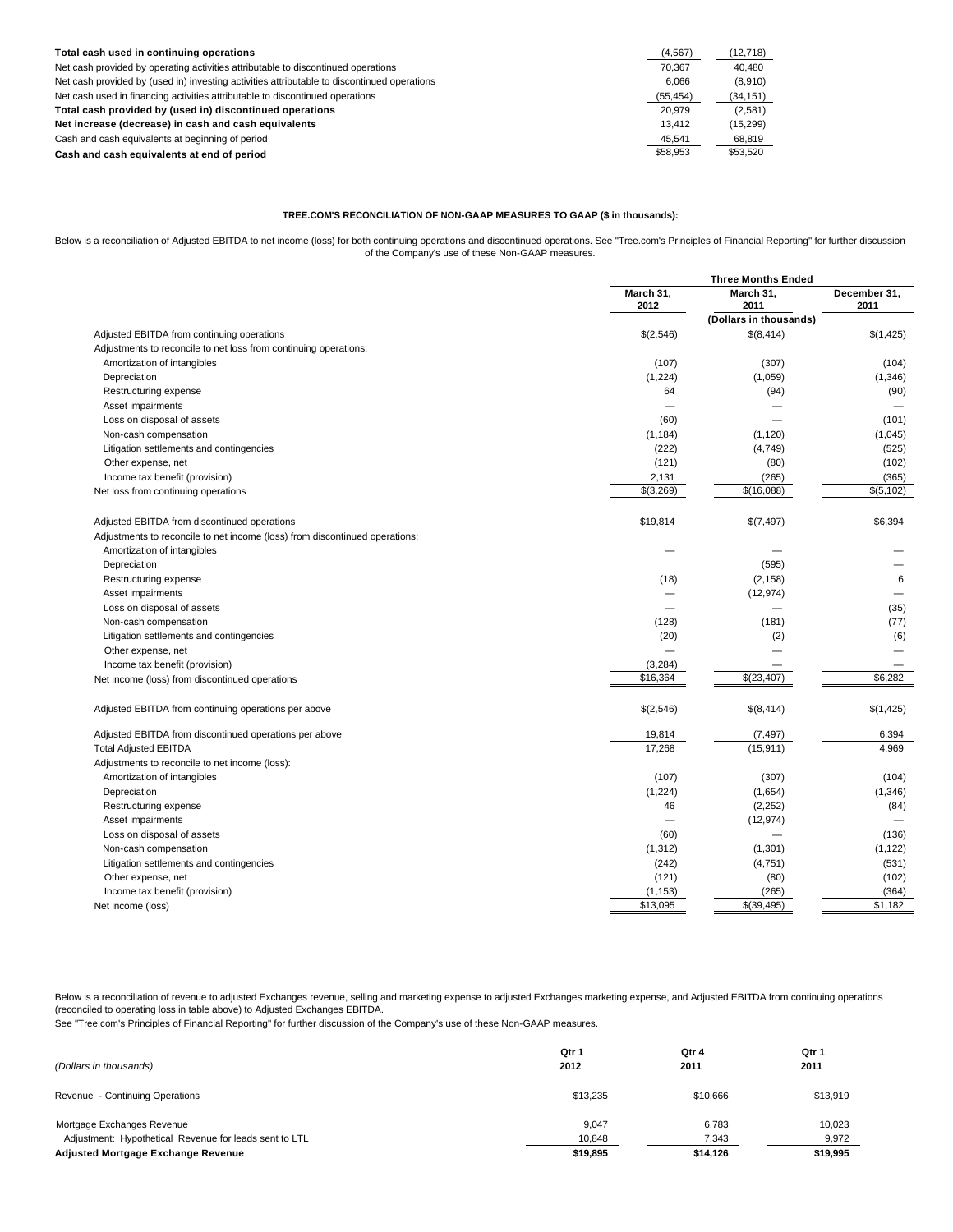| Non-Mortgage Revenue                                             | 4,188     | 3,883     | 3,896     |  |
|------------------------------------------------------------------|-----------|-----------|-----------|--|
| <b>Total Adjusted Exchanges Revenue</b>                          | \$24,083  | \$18,009  | \$23,892  |  |
|                                                                  |           |           |           |  |
| Selling and Marketing Expense - Continuing Operations            | \$10,652  | \$7,415   | \$15,529  |  |
| <b>Exchanges Marketing</b>                                       | 9,150     | 6,221     | 14,580    |  |
| Adjustment: Shared Variable Marketing absorbed in Continuing Ops | 3,683     | 2,258     | 5,416     |  |
| <b>Adjusted Exchanges Marketing Expense</b>                      | \$12,833  | \$8,479   | \$19,996  |  |
| Other Marketing                                                  | 1,502     | 1,194     | 949       |  |
| Adjusted EBITDA - Continuing Operations *                        | \$(2,546) | \$(1,425) | \$(8,414) |  |
| Adjustment: Combined revenue and marketing                       | 7,164     | 5,085     | 4,556     |  |
| Adjustment: Shared compensation costs absorbed in Continuing Ops | (269)     | (383)     | (355)     |  |
| <b>Adjusted Exchanges EBITDA</b>                                 | \$4,350   | \$3,277   | \$(4,213) |  |

\* See reconciliation in prior table.

## **TREE.COM'S PRINCIPLES OF FINANCIAL REPORTING**

Tree.com reports Earnings Before Interest, Taxes, Depreciation and Amortization ("EBITDA"), and adjusted for certain items discussed below ("Adjusted EBITDA"), adjusted Exchanges mortgage revenue, total adjusted Exchanges revenue, adjusted Exchanges marketing expense, variable marketing margin \$, variable marketing margin % of revenue, adjusted Exchanges EBITDA, and adjusted EBITDA % of revenue as supplemental measures to GAAP. These measures are primary metrics by which Tree.com evaluates the performance of its businesses, on which its marketing expenditures are based and in the case of Adjusted EBITDA and Variable Marketing Margin \$ by which management and many employees are compensated. Tree.com believes that investors should have access to the same set of tools that it uses in analyzing its results. These non-GAAP measures should be considered in addition to results prepared in accordance with GAAP, but should not be considered a substitute for or superior to GAAP results. Tree.com provides and encourages investors to examine the reconciling adjustments between the GAAP and non-GAAP measure set forth above.

## **Definition of Tree.com's Non-GAAP Measures**

EBITDA is defined as operating income or loss (which excludes interest expense and taxes) excluding amortization of intangibles and depreciation.

Adjusted EBITDA is defined as EBITDA excluding (1) non-cash compensation expense, (2) non-cash intangible asset impairment charges, (3) gain/loss on disposal of assets, (4) restructuring expenses, (5) litigation settlements and contingencies, (6) pro forma adjustments for significant acquisitions or dispositions, and (7) one-time items. Adjusted EBITDA has certain limitations in that it does not take into account the impact to Tree.com's statement of operations of certain expenses, including depreciation, non-cash compensation and acquisition-related accounting. Tree.com endeavors to compensate for the limitations of the non-GAAP measure presented by also providing the comparable GAAP measures with equal or greater prominence and descriptions of the reconciling items, including quantifying such items, to derive the non-GAAP measure.

Adjusted Exchanges mortgage revenue is defined as revenue from the Exchanges mortgage vertical plus modeled revenue for leads provided to LendingTree Loans assuming sale prices for such leads equaled contemporaneous sale prices of leads of similar quality sold to network lenders. Accordingly, this measure also assumes lender demand on the network would have been sufficient to absorb the additional lead volume without affecting the prices of the leads actually sold. The Company believes these are reasonable assumptions to facilitate the purpose of this metric -- to give investors a view into what the result might have been if the Company did not operate LendingTree Loans. Investors are cautioned that there is inherent uncertainty in this metric and the Company urges investors to consider this metric and the other non-GAAP measures discussed below that include this metric in addition to results prepared in accordance with GAAP and not as substitutions for or superior to GAAP results. There can be no assurance that this metric and the other non-GAAP measures discussed below that include this metric will be indicative of actual results of operations following the sale of the Home Loan Center assets.

Total adjusted Exchanges revenue is defined as adjusted Exchanges revenue plus revenue from the non-mortgage verticals.

Adjusted Exchanges marketing expense is defined as the portion of selling and marketing expense attributable to the current Exchanges business for variable costs paid for advertising, direct marketing and related expenses, plus selling and marketing expense allocated to LendingTree Loans and recorded in discontinued operations. This metric excludes overhead, fixed costs, and personnel-related expenses.

Variable marketing margin is defined as adjusted Exchanges revenue minus adjusted Exchanges marketing expense, and variable marketing margin % of revenue is defined as variable marketing margin expressed as a percentage of adjusted Exchanges revenue.

Adjusted Exchanges EBITDA is defined as Adjusted EBITDA from continuing operations, plus modeled revenue for leads provided to LendingTree Loans, minus Exchanges selling and marketing expense allocated to LendingTree Loans and recorded in discontinued operations.

Adjusted EBITDA % of revenue is defined as adjusted Exchanges EBITDA expressed as a percentage of adjusted Exchanges revenue.

Non-GAAP adjusted Exchanges metrics are not prepared in accordance with SEC rules or Generally Accepted Accounting Principles requiring certain pro forma financial information giving effect to disposition of a material asset that has occurred or in some cases that is probable, and they are not intended to be a substitute for such financial information. The Company will prepare and report pro forma financial information following the closing of the pending sale of assets of Home Loan Center in accordance with SEC rules and Generally Accepted Accounting Principles.